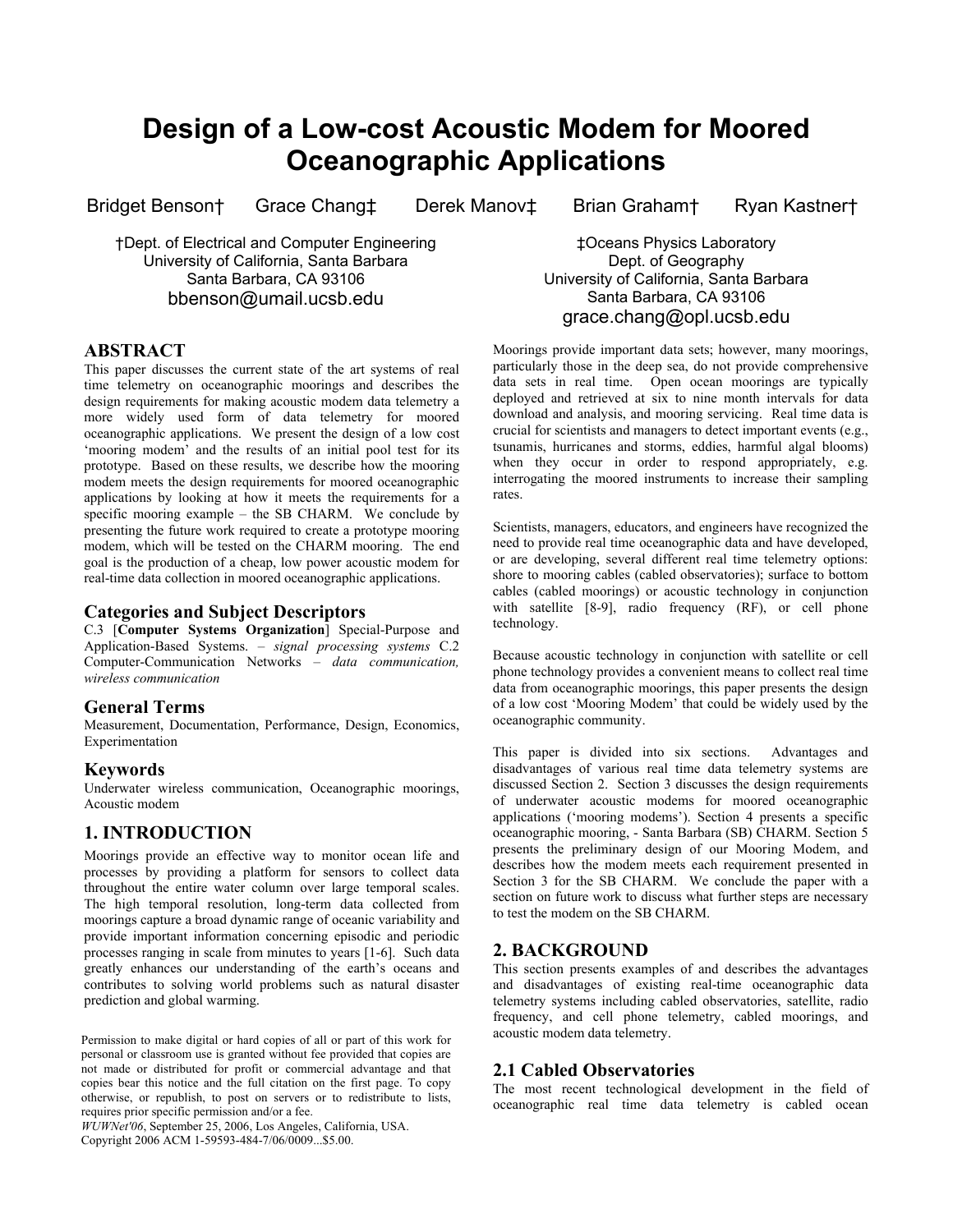observatories for high power and virtually unlimited data bandwidth, e.g., Monterey Accelerated Research System (MARS [10]), North-East Pacific Time-series Undersea Networked Experiments (NEPTUNE [11-12]), Martha's Vineyard Coastal Observatory (MVCO [13]), Victoria Experimental Network Under the Sea (VENUS [14]), Long-term Ecosystem Observatory (LEO [15]). These observatories provide a means to send real time data from moorings to shore via bundled seafloor electrical and fiber optic cables [7]. Currently deployed cabled systems (e.g., LEO, MVCO, VENUS) have proven to be relatively robust and reliable in terms of low data dropout rates and sustained observations. However, laying cables through the surf zone and along the ocean floor is time intensive (extensive environmental permitting required), expensive, and oftentimes impractical, especially in the deep-ocean and remote regions (e.g., Arctic Circle, Southern Ocean).

# **2.2 Satellite, Radio Frequency (RF), and Cell Phone Telemetry**

To eliminate the need for seafloor cables, scientists and engineers have taken advantage of developments in satellite, radio frequency (RF), and cell phone data telemetry to transmit data to shore in real time. Some of these real time data systems utilize surface buoy to bottom cabled moorings for full water column data transmission, whereas others telemeter only the surface or nearsurface portion of the mooring's data.

One example of a highly successful real time surface system is the U.S. National Oceanic and Atmospheric Administration National Data Buoy Center (NDBC [16]). NDBC supports a global network of surface buoys for marine monitoring and forecasting purposes. The surface buoys are equipped with marine batteries charged with solar cells for power generation and commercial sensors for meteorological and physical (e.g., waves, currents, hydrography) observations. Collected data are transmitted in real time to the NDBC data center via satellite. Satellite systems are very robust and reliable. However, data rates are more limited (1200 bytes per three hours with Argos and 2400 baud rate for Iridium) and satellite communication costs can be quite expensive (\$5.50 per I.D. day for Argos plus \$560 per month charge and \$1 per minute for Iridium).

Several coastal moorings (e.g., Monterey Bay Aquarium Research Institute (MBARI) OASIS system [17], Univ. of California,. Santa Barbara Ocean Physics Laboratory (UCSB OPL) CHAnnel Relocatable Mooring (CHARM [18]) currently utilize RF telemetry for oceanographic data transmission. RF telemetry can support large amounts of data and is relatively inexpensive; however, line-of-sight between the mooring and the shore-based data receiving station is required, which is nearly impossible for deep-sea open ocean applications. Cell phone technology is currently under development for moored oceanographic purposes; it is also restricted to coastal regions.

## **2.3 Cabled Moorings**

A major limiting factor associated with satellite, RF, and cell phone data telemetry systems is that data must be transmitted from various depths in the water column to the surface buoy in order to be telemetered. Surface to bottom cabled moorings are currently under development for high power and data bandwidth from buoy to anchor. MBARI, together with Woods Hole Oceanographic

Institution (WHOI), tested the design and mechanical loading of a surface to bottom cabled mooring system as part of the MBARI Ocean Observing System (MOOS) [19]. These types of cabled systems have the capability to harvest and store solar and wind power in batteries mounted in the surface buoy. Electricity is then conducted down to water column sensors via an electro-optical mechanical (EOM) cable. The EOM cable also transmits data from the sensors to the surface buoy in real time. The data are then telemetered to shore using satellite, RF, and/or cell phone technology, depending on feasibility.

EOM cables provide the power and data bandwidth necessary for sustained ocean observations. However, these cables can be subjected to high mechanical loading from buoy movement due to winds, waves, tides, and currents, resulting in tension and cable breakage [19]. EOM cables are very expensive (on the order of \$50-100K per deep water system) and time consuming to replace, in terms of finding emergency ship time and personnel. In addition, should a mooring cable break, researchers could lose valuable equipment and sensors and more importantly, data. Researchers and engineers are developing stronger and more robust EOM cables that can withstand mechanical loading by oceanic processes [20]. However, these cables may still remain too costly to be widely used by the oceanographic community.

## **2.4 Acoustic Modem Data Telemetry**

Underwater acoustic modems attached to individual sensors or sensor packages on a mooring provide cost-effective and robust alternatives to surface to bottom cables. Acoustic modems can wirelessly transfer data up the mooring line to a surface buoy where data can be telemetered to shore via satellite, RF, and/or cell phone technology. Several acoustic modems currently exist [21-25] and some are being used for oceanographic applications [26]. For example, the NOAA Deep Ocean Assessment and Reporting of Tsunamis (DART) Project currently utilizes acoustic modems and satellite telemetry in an effort to improve the capability for early detection and real time reporting of tsunamis in the open ocean. The DART Project employs deep ocean moorings that are equipped with a bottom pressure on the ocean floor and an acoustic modem operating at 15-18 kHz to transmit data to a surface buoy, which then relays the information to shore through satellite telecommunications [27].

# **3. ACOUSTIC MODEM DESIGN REQUIREMENTS**

Despite the success of the DART project, much development is necessary for acoustic telemetry systems to be widely adopted by the oceanographic community. In this section, we highlight the major requirements for designing an acoustic modem for moored applications.

(1) **Sensor-to-Modem Interfacing:** At present, sensor-to-modem interfacing is quite difficult. Though many commercial oceanographic sensors use RS-232, there currently is no standard data protocol for oceanographic instruments. *It is necessary to develop a standard protocol and design off-theshelf, plug-and-play underwater acoustic modem data telemetry systems for use with commercial oceanographic sensors.*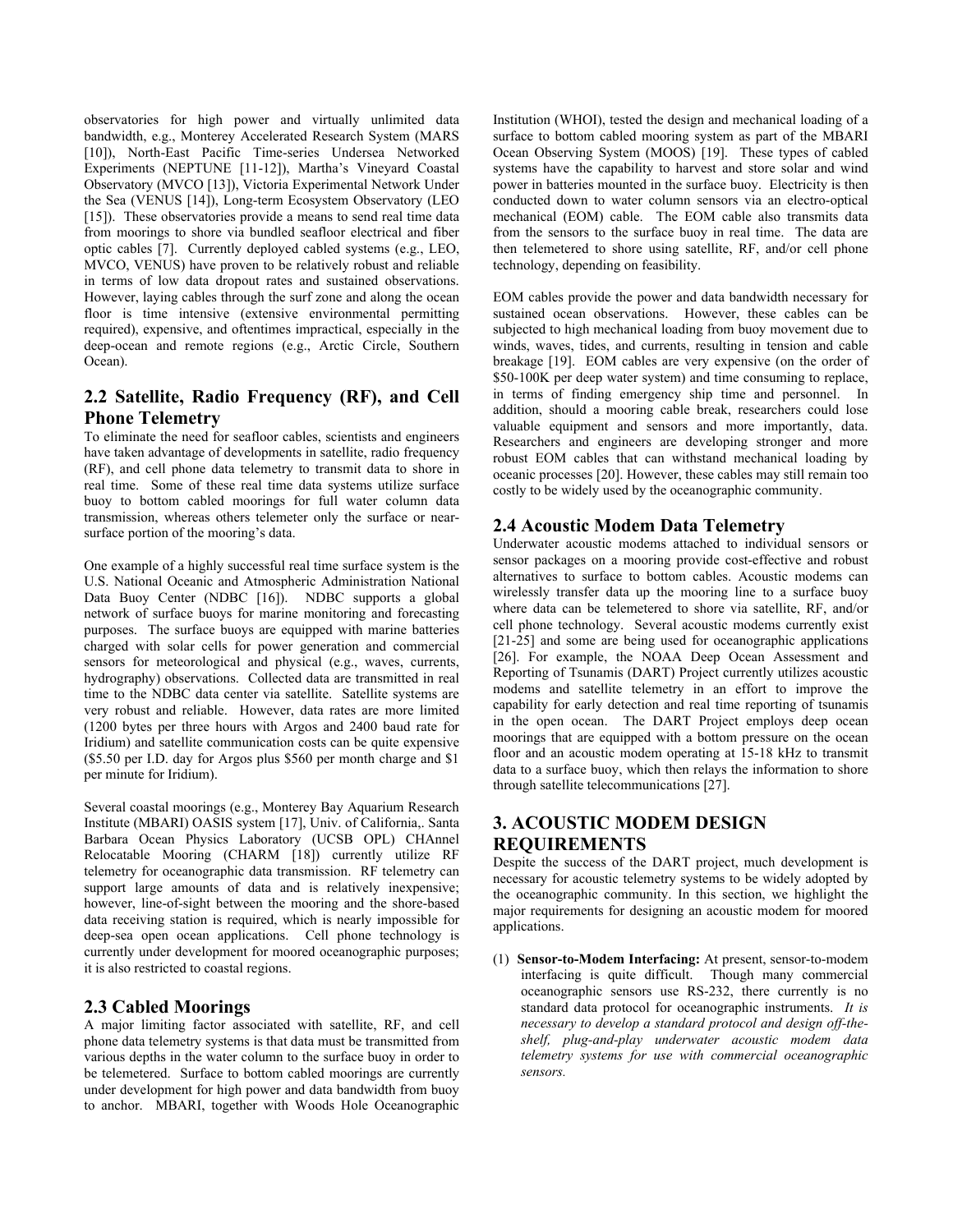- (2) **Packaging:** *Just as oceanographic sensors must be waterproof and resistant to biofowling, so too must acoustic modems.* Barnacles or algae building up on a transducer could block the modem's signal and corrupt data.
- (3) **Power:** In the absence of cables, the operation of underwater oceanographic equipment is dependent on battery power. Moorings are typically serviced at 6-12 month intervals for sensor battery replacement, instrument cleaning and calibration, and data download. With acoustic modems, the need for data download is eliminated; however, instrument servicing is still required. Therefore, the acoustic modems must use low enough power so that the length of deployment is limited solely by the need to service the instruments, not the modems. Currently, acoustic modems are quite power hungry and thus, not suitable for long-term deployment on moorings. *Acoustic modem power requirements need to be reduced.*
- (4) **Low Cost:** At present, acoustic modems cost \$1000+. Mooring platforms typically carry several oceanographic sensors at multiple depths (see Section 4). In order to telemeter complete mooring datasets, it would be necessary to deploy many modems along the mooring, severely increasing the costs associated with this system. *The design of either cheaper systems or systems that can be used with bundled sensors to reduce the number of individual modems is needed.*
- (5) **Data Transmission Range:** Individual sensors or sensor packages on moorings are generally mounted at irregular depth intervals, anywhere from less than a meter to hundreds of meters apart from one another, creating difficulties in gauging acoustic transmission distance requirements**.**  *Network strategies must be developed that focus on energy efficiency*. These strategies should balance the number of wireless links, power requirements, and cost.
- (6) **Data Transmission Rates:** Sampling rates for subsurface instruments on moorings are highly variable, from high frequency (one sample per second) to low frequency (as infrequently as one sample every day). Depending on sensor type and sampling rate, some simple sensors can produce as little as 10 kBytes/day whereas more advanced sensors can produce more than 100 kBytes/day. A typical deep-sea mooring as a whole produces roughly 1Mbyte of data per day. Therefore*, acoustic modems on moorings should operate at least at 12 baud (bytes per second) or 96 bps (bits per second).*
- (7) **Oceanic Motion Resistance:** Mooring motion is dependent on winds, currents, waves, and tides. The surface buoy can (a) swing back and forth in all directions, (b) rotate 360°, and/or (c) heave up and down relative to the mooring anchor. "Watch circle" (distance of buoy movement over 360° relative to the anchor) size is dependent on mooring water depth. Typical watch circles for deep-sea open ocean moorings are several km whereas watch circles are several meters for shallow coastal moorings. The average heave for deep-sea (coastal) moorings is 1-2 meters (tens of centimeters). The maximum mooring heave is over 10 meters during hurricanes and tropical storms. Average

horizontal and vertical speeds of motion are  $\leq 10$  cm/s, but can be much higher during heavy sea states and high current velocities. *The acoustic modem design for oceanographic moorings must be resistant to oceanic motions*; acoustic receivers must be resistant to the Doppler shift caused by mooring motion.

(8) **Acoustic Interference:** *The use of acoustic modems for moored data transmission must not interfere with oceanographic sensors that are acoustic in nature.* For example, the commonly moored acoustic Doppler current profiler (ADCP) sends out precise acoustic pulses from four beams and then receives backscattered acoustic signals reflected off of acoustic scatterers in the water column (e.g., suspended sediment). The Doppler shift principle is then used to measure velocities along the four projected acoustic beams (the Doppler shift of the backscattered signal is proportional to the velocity of the scattering particle). The ADCP, as well as other acoustic sensors, could potentially interfere with modem transmission along a mooring.

### **4. THE SANTA BARBARA CHARM**

In this section, we describe the Santa Barbara CHAnnel Relocatable Mooring<sup>1</sup> (CHARM) [18] and discuss possible networking schemes for real time telemetry. CHARM is a key observatory testbed facility for the development and testing of sensors, sampling systems, power generation systems, and longterm sampling capabilities using advanced data telemetry systems.

CHARM is located in 24 m water depth off the town of La Conchita, CA. CHARM has been deployed since May 2003 with the purpose of: (1) developing and testing relatively small, lightweight optical and chemical sensors and real time data telemetry for autonomous deployment, (2) investigating particulate dynamics through optics, (3) optical and chemical detection and characterization of harmful algal blooms, and (4) determining effects of physical processes on chemical and biooptical properties.

CHARM is equipped with physical, hydrographic, bio-optical, and chemical sensors (see Figure 1). Current velocities and wave information (significant wave height and period) are measured with an ADCP mounted on a nearby (within tens of meters) bottom tripod. Hydrographic properties are collected using temperature sensors and temperature with conductivity sensors. Bio-optical instrumentation includes: radiometric quantities at 123 wavelengths in the visible, downwelling irradiance and upwelling radiance; absorption and attenuation coefficients at 90 wavelengths in the visible; backscattering coefficient at one (three) wavelength(s); chlorophyll, colored dissolved organic matter, and phycoerythrin fluorescence; and bioluminescence potential. Chemical processes are monitored with the dissolved oxygen sensor. Briefly, bio-optical and chemical data are useful for myriad applications not limited to: (1) assessing water clarity for environmental or military purposes, (2) characterizing particulates and pollutants (size, type, etc.) in terms of erosion, resuspension, and transport, (3) monitoring blooms and busts of phytoplankton including harmful algae, and (4) evaluating heat

 $\overline{a}$ 

<sup>&</sup>lt;sup>1</sup> Funded by the National Oceanographic Partnership Program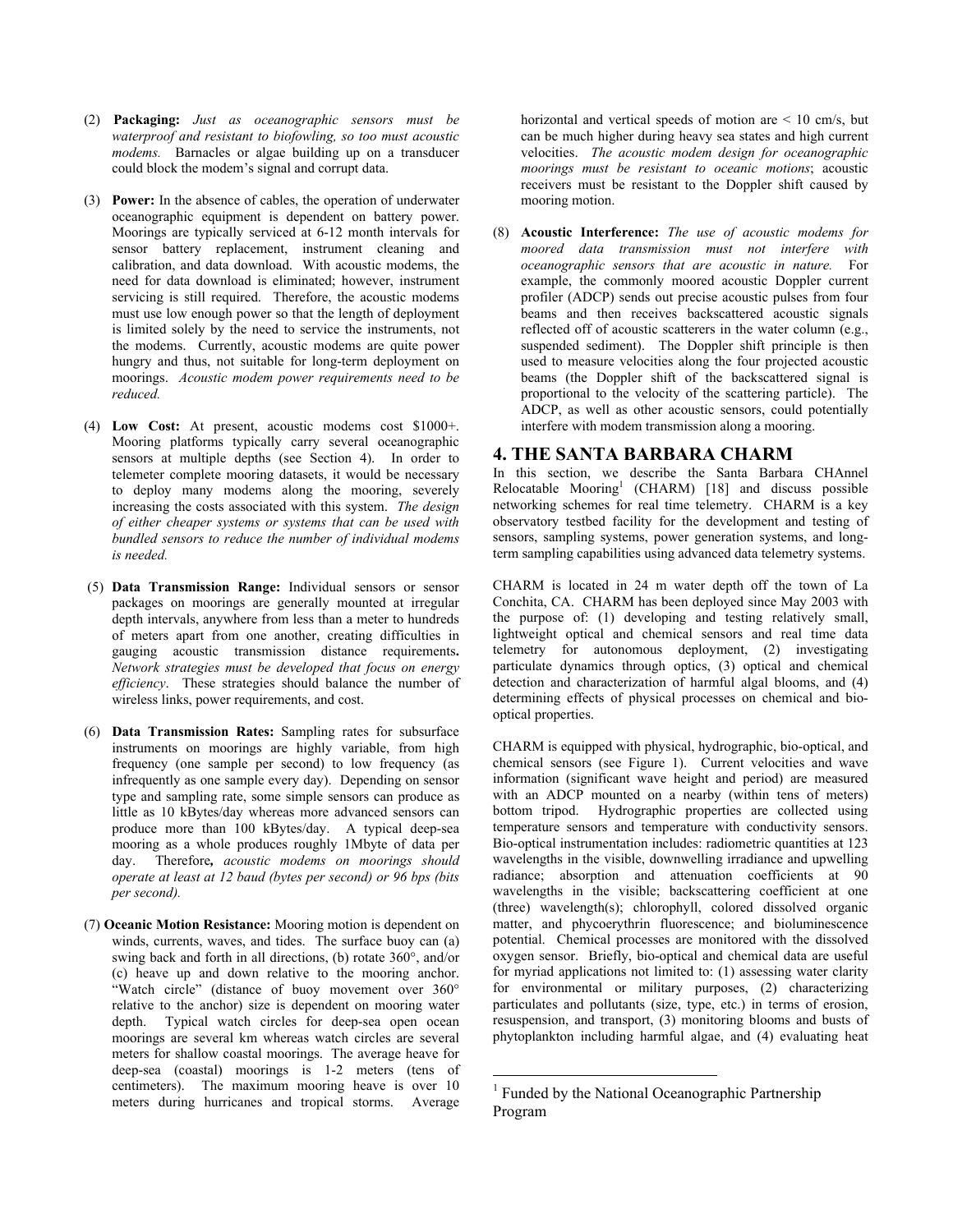transfer across the air-sea interface (e.g., see Special Issue: "Coastal Ocean Optics and Dynamics," 2004; Chang et al., 2006).



**Figure 1. Schematic diagram of the CHARM. Abbreviations: GPS = global positioning system, RF = radio frequency,**  $E_d(\lambda)$  **and**  $L_u(\lambda) =$  **downwelling irradiance and upwelling radiance, ac-s = absorption-attenuation meter, ECObb(3) = backscattering sensor, ECOfl3 = spectral fluorometer; Fl = chlorophyll fluorometer; Biolum = bioluminescence sensor, Temp = temperature sensor, Sal = conductivity sensor, dO = dissolved oxygen sensor, ADCP = acoustic Doppler current profiler, DH-4 = data handler** 

Data sampling rates for instrumentation on CHARM are highly variable (see Table 1). A nearby bottom-mounted ADCP allows assessment of acoustic interference issues. Importantly, the CHARM buoy supports RF telemetry from its location,  $\sim$ 2 km from shore, to a shore-based data receiving station within line-ofsight. The 4 m instrument package is currently hard-wired to the surface buoy (i.e. partial cabled mooring) and all data from 4 m are transmitted to shore every 20 minutes. Therefore, a designcost-benefit analysis between cables and acoustic technology for shallow water real time moored systems can easily be accomplished using the CHARM.

|  |  |               |  | Table 1. Data amounts for major sensors and sensor packages |
|--|--|---------------|--|-------------------------------------------------------------|
|  |  | on the CHARM. |  |                                                             |

| Depth and Sensor or       | Approx. Data |  |  |
|---------------------------|--------------|--|--|
| Sensor Package            | Amount       |  |  |
|                           | (per day)    |  |  |
| 1 m SBE 39 Temperature    | 40 kB        |  |  |
| Sensor                    |              |  |  |
| 2 m Hyperspectral $L_n$   | 130 kB       |  |  |
| Sensor                    |              |  |  |
| 4 m Sensor Package        | 450 kB       |  |  |
| 7 m SBE 39 Temperature    | 40 kB        |  |  |
| Sensor                    |              |  |  |
| 10 m Sensor Package       | 325 kB       |  |  |
| 19 m SBE 39               | 40 kB        |  |  |
| <b>Temperature Sensor</b> |              |  |  |
| 22 m Sensor Package       | 65 kB        |  |  |
| 24 m ADCP                 | $100$ kB or  |  |  |
|                           | 1 MB w/waves |  |  |
|                           |              |  |  |

The CHARM is an ideal platform for testing acoustic modems for underwater data transmission. Data transmission distances are relatively short (buoy to anchor distance is only 24 m). Most sensors are bundled and mounted on instrument cages and placed at three depths: 4, 10, and 22 m, thereby reducing the required number of modems for data transmission.

The bundled sensors also allows for networking the acoustic modems on the buoy. The modems should cooperate to save energy. For instance, rather than having each modem send data directly to the surface, a simple scheme like passing data up the mooring will save energy. When a modem passes data up the mooring it will have to be sure to transmit when another nearby modem is not transmitting. Coordinating multiple modems that potentially transmit concurrently poses a difficult research challenge and is not addressed in this paper.

The first step in building a moored network is developing acoustic modem technology that meets the design requirements outlined in Section 3. The next section describes our first attempts at designing a low cost, low power acoustic modem for moored applications.

## **5. MOORING MODEM**

Our underwater acoustic modem for moored operations (hereafter referred to as "Mooring Modem") uses binary Frequency Shift Keying (FSK) - a simple modulation scheme used for transmitting digital signals over an analog channel. We selected FSK for the Mooring Modem because of its design simplicity, low cost implementation, and its proven ability to work in underwater acoustic communications [23].

The transmitter represents a digital '1' with an analog waveform of a specific frequency (the mark frequency) for a bit duration  $T<sub>b</sub>$ and represents a digital '0' with an analog waveform of a different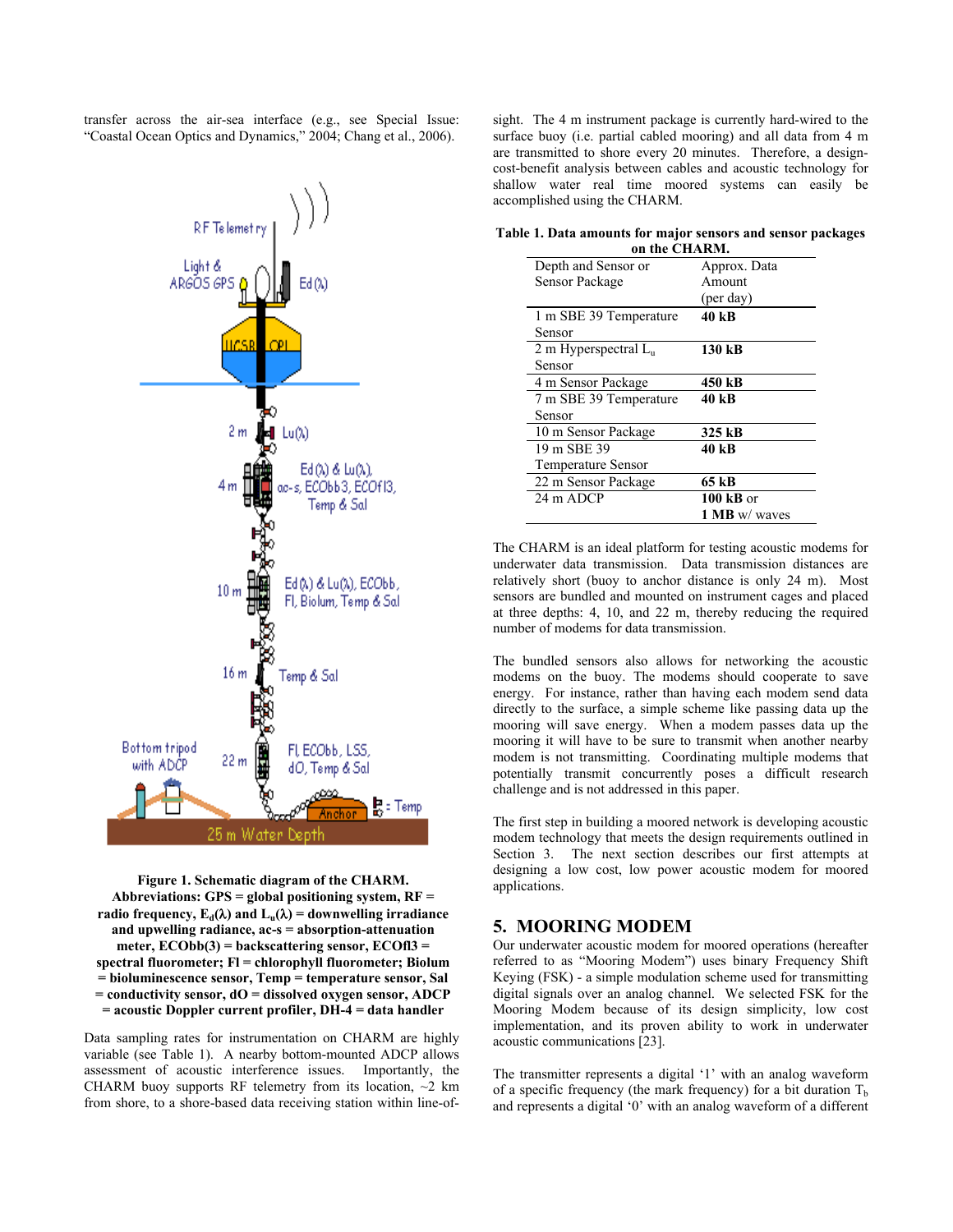specific frequency (the space frequency) for the same bit duration  $T<sub>b</sub>$ . Digital data are transmitted over the analog channel by shifting the frequency of a continuous carrier to the mark or space frequencies depending on whether a digital '1' or '0' is present. The bit duration,  $T<sub>b</sub>$  is equal to the inverse of the data rate in bits per second (bps).

$$
T_b = \frac{1}{bps}
$$

For coherent transmission, the transitions from mark to space and vice versa must be continuous. To insure continuity the mark and space frequencies are integer multiples of the bit rate.

$$
f_{\text{mark}} = n \cdot b \text{ps}
$$
  

$$
f_{\text{space}} = m \cdot b \text{ps}
$$

The receiver converts the analog waveform it receives back into the digital signal that was transmitted. In other words, the receiver detects the mark and space frequencies in the received signal and converts them back to digital '1's and '0's respectively.

The detection is done by sending a bit duration of the received signal through two bandpass filters (one filter that is centered around the mark frequency and the other that is centered around the space frequency) and comparing the output of the two filters. If the output of the mark filter is greater than the output of the space filter a '1' was sent whereas if the output of the space filter is greater than the output of the mark filter a '0' was sent.

Before the received signal can be sent through the mark and space filters, the bit duration of the signal that goes through the filters must be synchronized with the beginning of a mark or space. If the received data is not synchronized with the beginning of a mark or space the filters would not be able to correctly detect whether a '1' or '0' was sent. To synchronize the data, the transmitter sends a training sequence of alternating ones and zeros followed by an end sequence to the receiver before sending the actual data. The receiver sends successive bit durations of the training sequence through the mark filter looking for where along the received signal the output of the mark filter is greatest. When the output of the mark filter is greatest, the receiver has found the beginning of a mark and is thus synchronized.



A block diagram for the implementation of a prototype Mooring Modem transmitter is shown in Figure 2. We used Texas Instrument's C6713 digital signal processing board [29] to generate the appropriate mark and space frequencies based on the digital data we wished to transfer. The LF353, a duel JFET operational amplifier [30], amplifies the signal. The ICL8038 [31] is a voltage control oscillator that produces a continuous carrier frequency of 50 KHz. The AD633 [32] is an analog multiplier that mixes the mark and space frequencies with the carrier frequency to send to the fish finder transducer (with resonant frequency 50KHz) to transmit the signal through the water.

A block diagram for the implementation of a prototype Mooring Modem receiver is shown in Figure 3. The fish finder transducer receives the signal sent by the transmitter. The LF353 amplifies the received signal and the AD633 mixes the signal with the 50 KHz carrier produced by the ICL8038. The mixed signal is then sent through a second order low pass filter and finally sent to the C6713 for synchronization and detection.



**Figure 3. Implementation of prototype Mooring Modem receiver** 

Figure 4 shows the implementation of the Mooring Modem receiver and transmitter. The transmitter and receiver laptops connect to the C6713 DSP boards allowing us to view and process the data. The DSP boards are connected to the bread board (shown in the middle of the photo) containing the analog circuitry for both the receiver and transmitter. The fish finder transducers (not shown in the figure because they are underwater) connect to the bread board. The power supply supplies the circuit with 12V and the scope allows us to view the transmitted and received signals.



**Figure 4. Mooring Modem prototype implementation**

We tested the prototype Mooring Modem in a 40 ft swimming pool with  $f_{\text{mark}} = 1040$ Hz,  $f_{\text{space}} = 1360$ Hz, and bps = 80. Our pool test consisted of 6 trials, each with a different distance and direction between the transmitter and receiver. The 'horizontal' direction means the transducers were placed facing each other at the same depth. The 'vertical' direction means the transducers were placed facing each at different depths. The '20 degrees'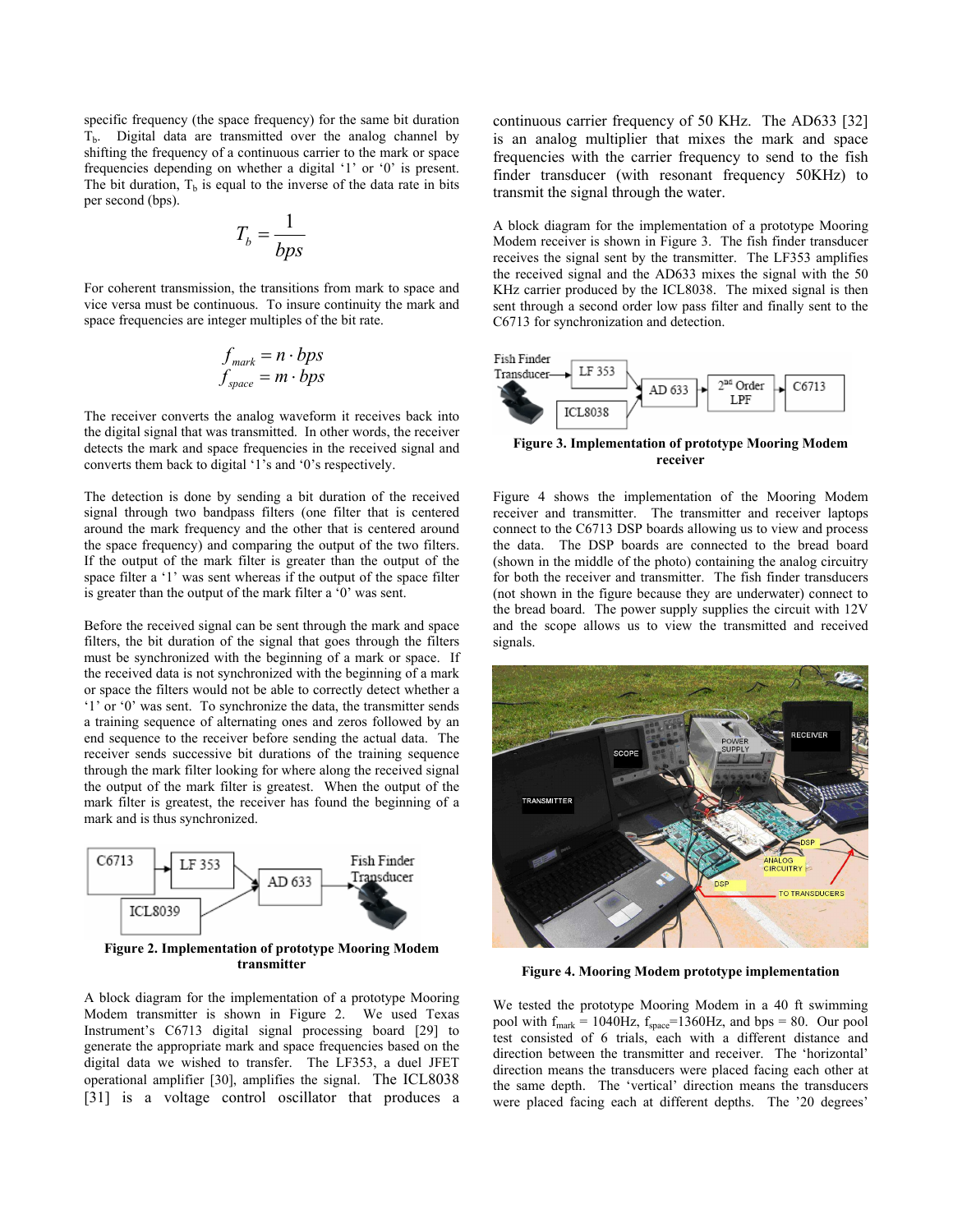direction means the transducers were placed on a diagonal offset 20 degrees from the vertical at two different depths. For each trial we sent 30 bytes of time and temperature data produced by the SBE39 found at 1m depth on the CHARM at a transmit voltage of 2.36 Vpp. (http://www.opl.ucsb.edu/mosean/dep5/dep5data.html). Table 2 reports the number of bit errors, number of data errors, bit error rate (BitER), and byte error rate (ByteER) for each trial. . Bit error rate is the number of bit errors divided by the total number of bits sent (240) while byte error rate is the number of byte errors divided by the number of bytes sent (30).

| <b>Distance</b><br>(ft | <b>Direction</b> | Bit<br>errors | <b>Byte</b><br>errors | <b>BitER</b> | <b>ByteER</b> |
|------------------------|------------------|---------------|-----------------------|--------------|---------------|
|                        | Vertical         | 2             |                       | 0.002        | 0.033         |
| 9                      | Vertical         | 10            | 10                    | 0.010        | 0.333         |
| 10                     | Horizontal       | 0             |                       | 0.000        | 0.000         |
| 17                     | Horizontal       |               |                       | 0.004        | 0.133         |
| 19                     | 20 deg           | 10            |                       | 0.010        | 0.133         |
| 25                     | Horizontal       | 17            | 6                     | 0.018        | 0.200         |

**Table 2. Pool test results for Mooring Modem prototype using 30 bytes of time and temperature CHARM data**

The sub sections below address the Mooring Modem's ability to meet the various design requirements (see Section 3) for the SB CHARM.

#### **5.1 Sensor-to-Modem Interfacing**

We have not made enough progress on the Mooring Modem to make it 'plug and play' with a wide variety of oceanographic sensors. However, all of the sensors on the CHARM listed in Table 1 use the RS-232 data protocol. If the Mooring Modem also adopts the RS-232 data protocol, sensor-to-modem interfacing can be accomplished for this oceanographic application.

#### **5.2 Packaging**

As shown in Figure 4, the Mooring Modem prototype is not waterproof. In fact, the only components of the prototype that are waterproof are the transmit and receive transducers. We must compact the Mooring Modem design to fit in a small waterproof biofowl resistant package before it can be used on the SB CHARM.

## **5.3 Power**

For a given transmit power, transmit distance is set by acoustic propagation factors including spreading loss and absorption.

Spreading loss is related to the transmit distance. Since the energy emitted gets expressed over a larger and larger spherical (assuming sound radiates uniformly in all directions) surface area as distance from the transmitter is increased, the power per unit area decreases by  $R^2$ . Figure 5 illustrates this approximate  $R^2$ decrease experienced by the Mooring Modem transducers for two different transmit voltages. The fit to the data is not very good as the transducers are not omnidirectional and therefore do not exhibit an exactly spherical distribution.



**Figure 5. Spreading loss of Mooring Modem transducers**

Because power decreases rapidly with distance, power issues become more of a problem for long range transmissions. Because the Mooring Modem only needs to be able to transmit at most 9 ft on the CHARM (between the 10 ft and 19 ft sensor packages), we can operate at low power.

Acoustic absorption is the attenuation of a sound ray due to frictional losses in the water. It is strongly frequency dependent (higher frequencies suffer the most). In sea water the 'absorption coefficient' ranges from 0.05 dB/km to 20 dB/km for frequencies of 1kHz to 100kHz [28]. Because our Mooring Modem operates close to 1kHz, the absorption coefficient of close to 0.05 dB/km does not cause significant signal attenuation once again allowing us to operate at low power.

We have not yet computed the actual battery life of the Mooring Modem to see if it will last 6 months before servicing is needed on the CHARM.

#### **5.4 Cost**

A major cost of existing underwater acoustic modems is the custom made and highly proprietary transducers used with the modems that cost \$1000+. Replacing these \$1000+ transducers with \$50 Fish Finder Transducers (commercial-off-the-shelf transducers already mass produced for anglers and industry fishers) greatly reduces the overall cost of the modem.

All the components of the prototype mooring modem implementation are inexpensive except for the C6713 DSP boards. We used the C6713 boards for development because they were readily available for our use. However, because the transmit and receive functions performed by the C6713 for our FSK modem are relatively simple, the board can be replaced with an inexpensive micro-controller. We anticipate the cost of one Mooring Modem to be as follows

\$50 Fish Finder Transducer

\$30 Packaging (waterproof casing and underwater connectors)  $\frac{$20}{12}$  V batteries and electronics<br> $\frac{$100}{100}$  Total

Total

Eight Mooring Modems are needed for the CHARM, one at each of the 7 depths listed in Table 1 and one at the surface, bringing the total cost to \$800 (which is less expensive than one existing commercial acoustic modem!).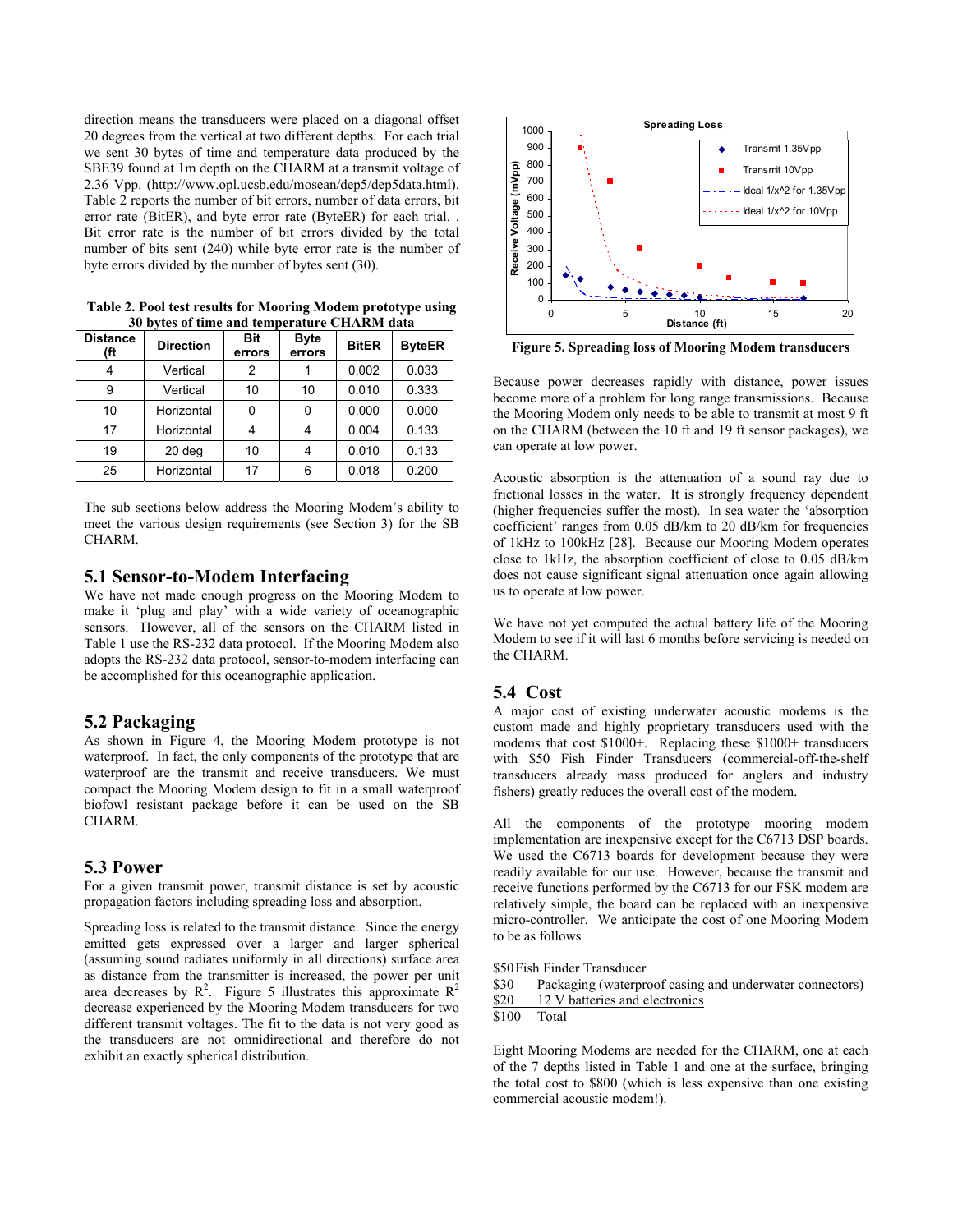#### **5.5 Data Transmission Range**

The results of the pool test shown in Table 2 illustrate fairly accurate transmission (Bit Error Rate  $\leq$  2%) for a distance of under 25 ft and a direction 20 degrees or less. This data transmission range is sufficient for the CHARM because the farthest distance the data has to transmit is 9ft (between the modem at 10ft and the modem at 19ft depth) in the vertical direction. These small bit errors can be corrected with error correcting codes.

#### **5.6 Data Transmission Rates**

The data rate used in the pool test, 80 bps, is too slow for the minimum data rate required by the CHARM (200 bps), but is sufficient for moorings that transmit less than 900 Kbytes per day. The 80 bps data rate is also sufficient for a subset of the sensors on the CHARM (i.e. it is sufficient for transmitting the data for the 4, 10, and 22 ft sensor packages).

#### **5.7 Oceanic Motion Resistance**

The parts of the Mooring Modem design that must be resistant to mooring motion are the mark and space bandpass filters used in the receiver. The bandpass filters need to have a wide enough bandwidth to compensate for the Doppler shifts in the mark and space frequencies caused by the motion of the mooring line and need to be spaced far enough apart to ensure the two bandpass filters do not overlap (Figure 6).



The vertical and horizontal speeds of 1 m/s (significantly above the average speed of 1 cm/s experienced by the instruments on the CHARM) contribute to a frequency deviation of 1 to 40 Hz depending on the mark and space frequencies used. The bandpass filters were designed to withstand a frequency deviation of 40 Hz, but we have yet to test if they in fact do withstand these deviations.

#### **5.8 Acoustic Interference**

The ADCP used on the CHARM operates at 300 kHz. The mark and space frequencies chosen for the Mooring Modem (1040Hz and 1360Hz respectively) are significantly out of band from the ADCP and therefore should not interfere with ADCP transmission.

## **6. FUTURE WORK**

Section 5 proves that the prototype Mooring Modem is on its way to meeting the requirements of an underwater acoustic modem for moored oceanographic applications. We would like to test the Mooring Modem on the SB CHARM by placing four modems at depths 0, 4, 10, and 22m respectively and interfacing the 4, 10, and 22m modems with the sensor packages at those depths. Before we can actually test the Mooring Modem with these subset of the sensors on the CHARM we have to:

- (1) Implement error correcting codes to reduce the bit error rate.
- (2) Determine how to network the Mooring Modems together to make sure the data transmitted from one modem does not interfere with the data transmitted from another modem.
- (3) Interface the Mooring Modem with an oceanographic sensor using the RS-232 protocol
- (4) Reduce the size of the Mooring Modem design and waterproof the electronics

## **7. REFERENCES**

- [1] Chang, G. C., Dickey, T., and M. Lewis. Toward a global ocean system for measurements of optical properties using remote sensing and in situ observations, In: Remote Sensing of the Marine Environment: Manual of Remote Sensing, Vol. 6, Ch. 9, edited by J. Gower, pp. 285-326, 2006.
- [2] Dickey, T., 1991, The emergence of concurrent high resolution physical and bio-optical measurements in the upper ocean and their applications, Rev. of Geophys., 29, 383-413.
- [3] Dickey, T., D. Frye, H. Jannasch, E. Boyle, D. Manov, D. Sigurdson, J. McNeil, M. Stramska, A. Michaels, N. Nelson, D. Siegel, G. Chang, J. Wu, and A. Knap, Initial results from the Bermuda Testbed Mooring Program, Deep-Sea Res. I, 45, 771-794, 1998.
- [4] Dickey, T., S. Zedler, D. Frye, H. Jannasch, D. Manov, D. Sigurdson, J.D. McNeil, L. Dobeck, X. Yu, T. Gilboy, C. Bravo, S.C. Doney, D.A. Siegel, and N. Nelson, Physical and biogeochemical variability from hours to years at the Bermuda Testbed Mooring site: June 1994 - March 1998, Deep-Sea Res. II, 48, 2105-2131, 2001.
- [5] Dickey, T., M. Lewis, and G. Chang, Bio-optical oceanography: Recent advances and future directions using global remote sensing and in situ observations, Rev. Geophys., 44, RG1001, doi:10.1029/2003RG000148, 2006.
- [6] Frye, D., L. Freitag, R. Detrick, J. Collins, J. Delaney, D. Kelley, A. LaBonte, and K. Brown, An acoustically linked moored-buoy ocean observatory, EOS, 87(22), 213 and 218, 2006.
- [7] Glenn, S. and T. Dickey (eds.), Scientific Cabled Observations for Time-Series (SCOTS) Report, National Science Foundation Report, published by Consortium for Oceanographic Research and Education, 80pp, 2003.
- [8] Pratt, Stephen, Richard Raines, Carl Fossa Jr. and Michael Temple. "An Operational and Performance Overview of the Iridium Low Earth Orbit Satellite System." IEEE Communications Surveys 1999.
- [9] NOAA Satellite and Information Service. National Environmental Satellite, Data, and Information Service. ARGOS Data Collection System. http://noaasis.noaa.gov/ARGOS/
- [10] Monterey Bay Aquarium Research Institute(Monterey Accelerated Research System, MARS) http://www.mbari.org/mars/